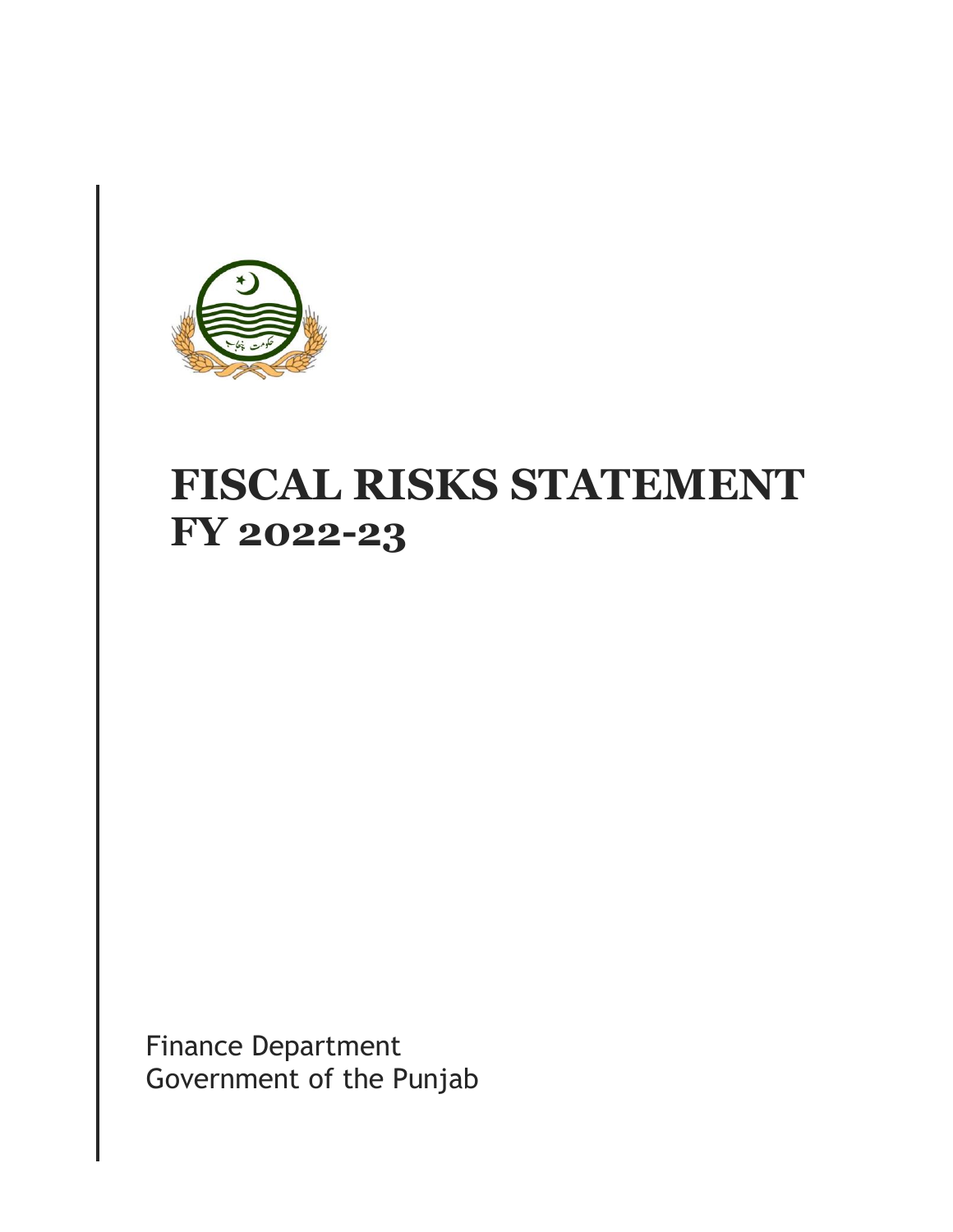### **Table of Contents**

| $1_{-}$ |      |  |
|---------|------|--|
| 2.      |      |  |
| 3.      |      |  |
|         | 3.1  |  |
|         | 3.2  |  |
|         | 3.3  |  |
|         | 3.4  |  |
|         | 3.5  |  |
|         | 3.6  |  |
|         | 3.7  |  |
|         | 3.8  |  |
|         | 3.9  |  |
|         | 3.10 |  |
| 4.      |      |  |
|         |      |  |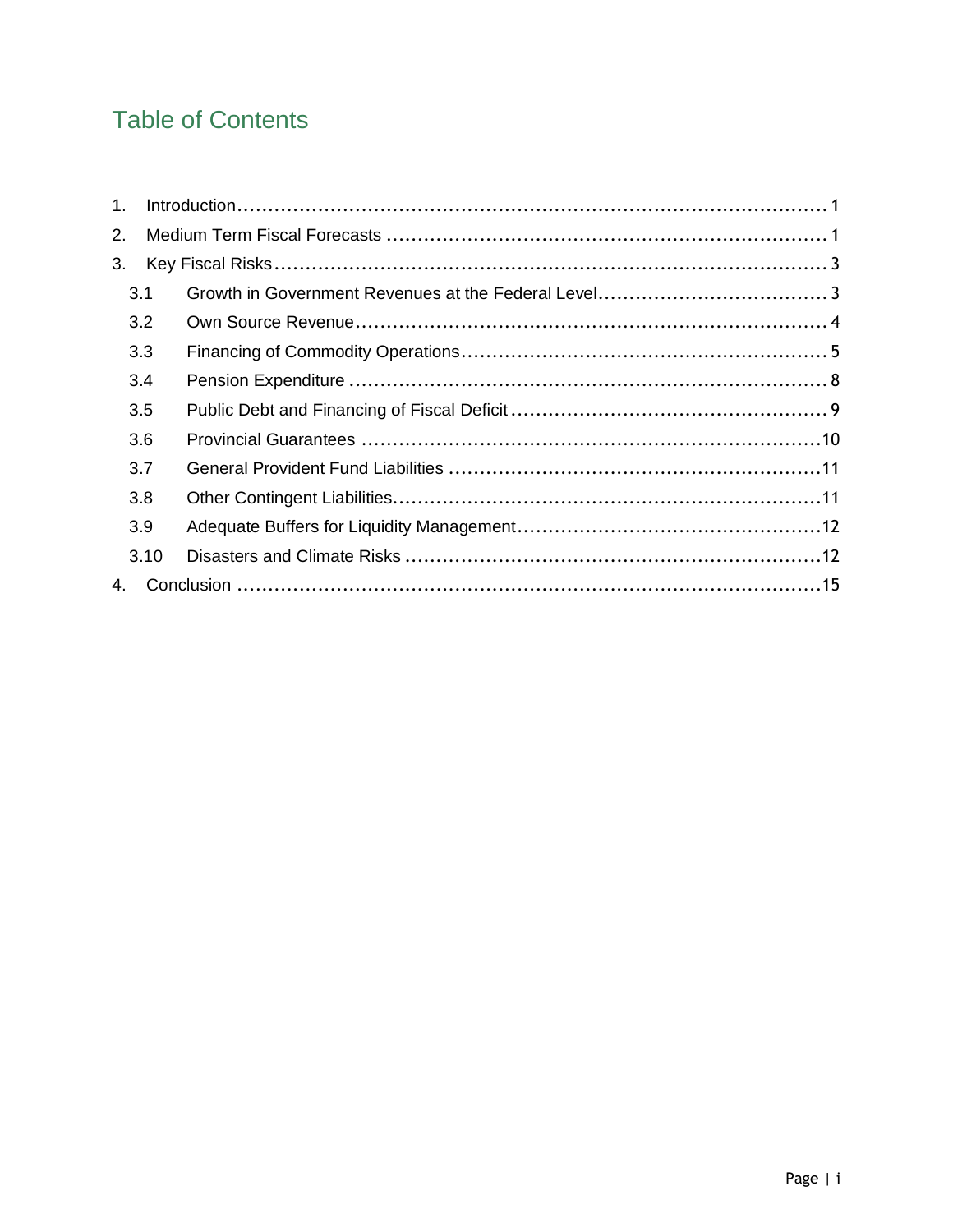## List of Tables and Figures

| Figure 1: Budgeted and Actual Federal Divisible Pool Transfers over the Years 3 |  |
|---------------------------------------------------------------------------------|--|
|                                                                                 |  |
|                                                                                 |  |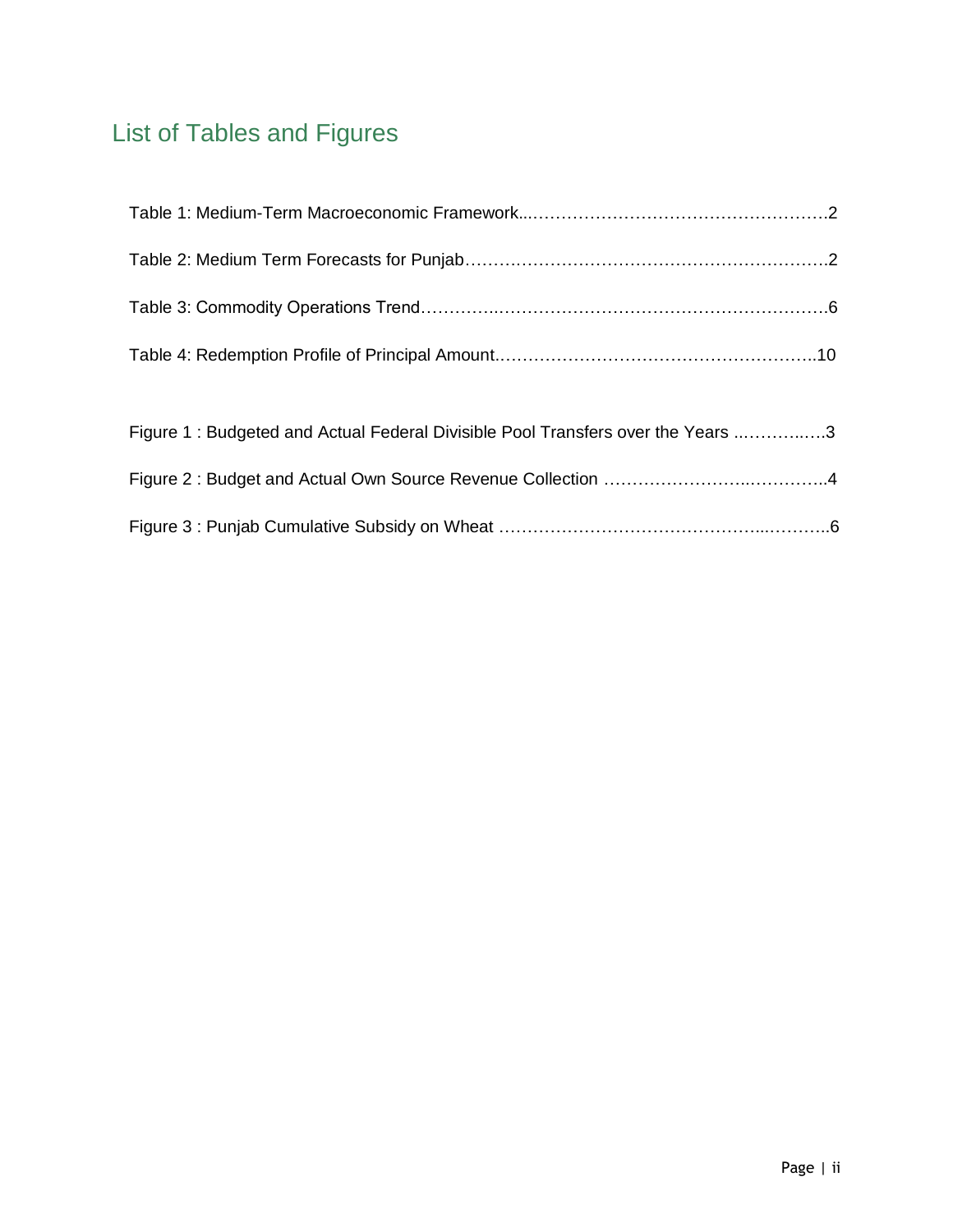## List of Acronyms & Abbreviations

| Medium-term Fiscal Framework                                    |
|-----------------------------------------------------------------|
| <b>Federal Board of Revenue</b>                                 |
| <b>Gross Domestic Product</b>                                   |
| <b>Fiscal Risk Statement</b>                                    |
| <b>Punjab Food Department</b>                                   |
| Gross Sub-national Domestic Product                             |
| <b>Public Private Partnerships</b>                              |
| <b>Public Sector Enterprises</b>                                |
| <b>Public Sector Corporations</b>                               |
| <b>Risk Management Unit</b>                                     |
| <b>Punjab Sales Tax on Services</b>                             |
| <b>Corporate Finance Unit</b>                                   |
| <b>Public Finance Management Unit</b>                           |
| Punjab Resource Improvement and Digital Effectiveness Programme |
| Sub-national Governance Programme                               |
| <b>Punjab Revenue Authority</b>                                 |
| Excise, Taxation & Narcotics Control Department                 |
| Punjab Board of Revenue                                         |
|                                                                 |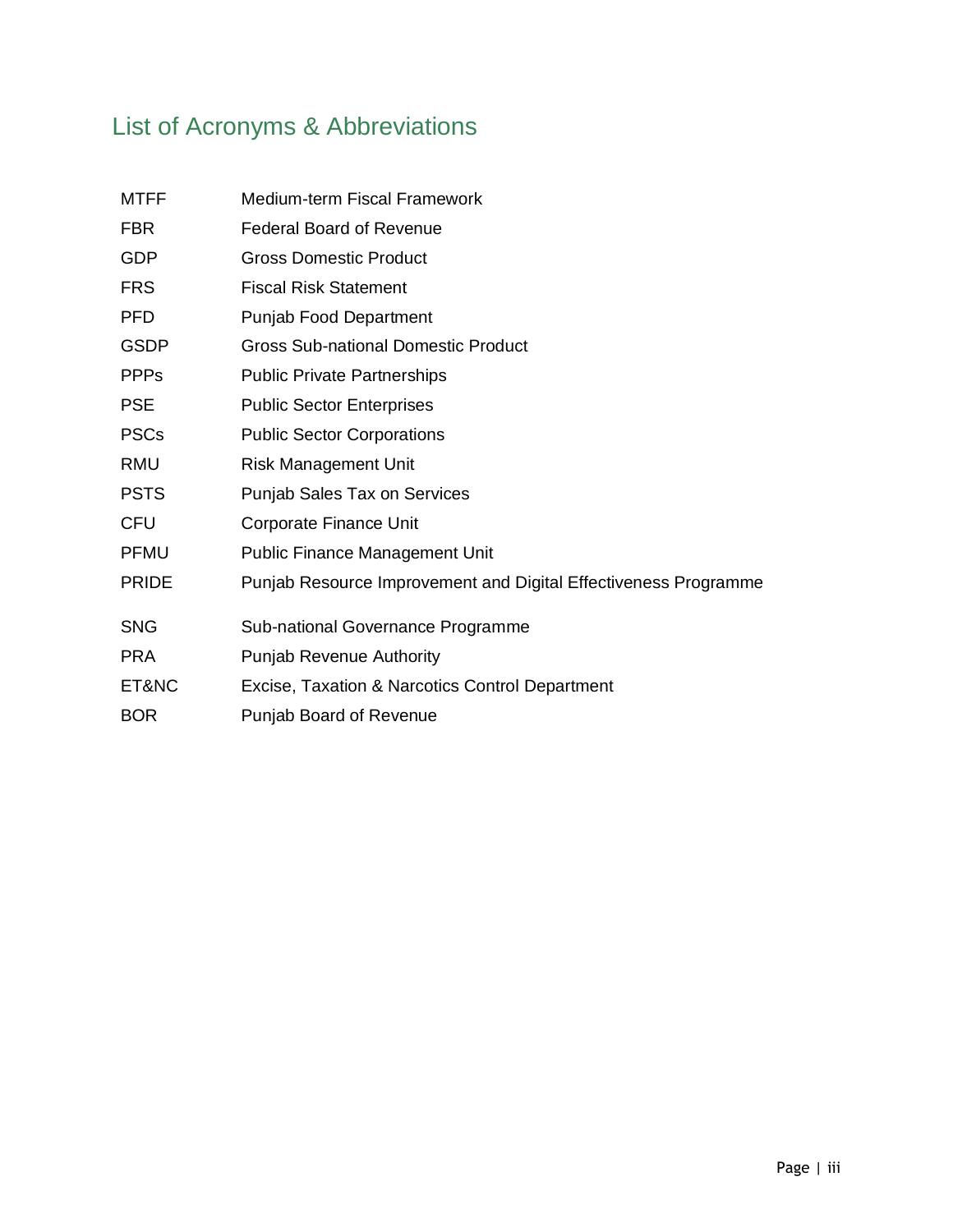### <span id="page-4-0"></span>1. Introduction

Fiscal risks can be broadly defined as any potential differences between actual and expected fiscal outcomes<sup>1</sup>. Fiscal risks carry the potential to result in financial distress for a Government in the future. They can adversely impact the projected fiscal path and targets which, in turn, can adversely impact related macroeconomic variables such as inflation, interest rates, external account and GDP growth, along with the undesirable impact on consumer and business confidence.

Governments may not be able to completely prevent or avoid fiscal risks. However, it is in their long-term interest to manage fiscal risk exposures by adopting sustainable policies, purchasing insurance and/or hedging products, or by maintaining buffers. The Medium-Term Fiscal Framework (MTFF) is a good example of how fiscal performance can be predicted, making Governments accountable for their risk analysis as well as macroeconomic assumptions.

Punjab has developed an overarching Fiscal Risk Management Policy Framework approved by the Provincial Government in FY22. This policy framework mandates the issuance of Fiscal Risks Statement (FRS) on an annual basis. The purpose of the Statement is to identify fiscal risks relevant to Government of Punjab, assess their fiscal implications, review the policies and mechanisms already in place to deal with such risks, and explain the fiscal risk management strategy.

### <span id="page-4-1"></span>2. Medium Term Fiscal Forecasts

Provincial Budget is the legislative intent of the fiscal policy of the Government. Medium-term fiscal forecasts enable Government to plan their fiscal policy priorities over a medium-term horizon; hence its assumptions and forecasts are a key component of any fiscal risk management strategy.

In the Provincial budgets, the most significant number is the fiscal transfers from the Federal Divisible Pool. The Federal Divisible Pool is primarily dependent on the FBR collections, over which the Provinces exercise no control. Provincial Budget is formulated considering the target set for the FBR revenue collection. On its basis, the Province estimates its share in Federal Divisible Pool, which accounts for almost 80% of its total revenues. The underlying assumptions

<sup>1</sup> Public Sector Debt Statistics: Guide for Compilers and Users (IMF 2011)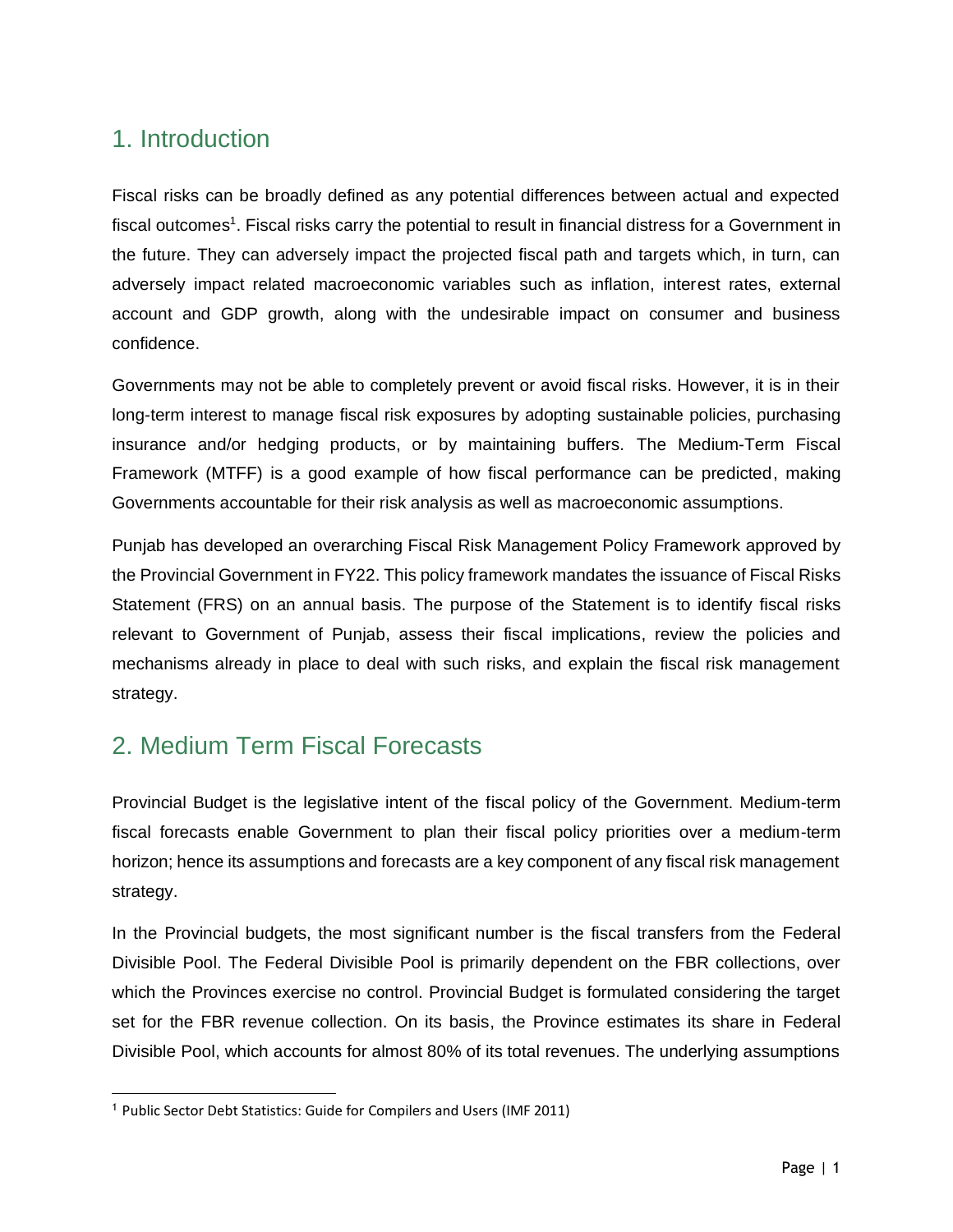for the targets of any revenue collection comprises of the GDP growth rate, inflation, increase in tax-to-GDP ratio (tax rate and broadening of base), and the impact of administrative efficiency. The following table provides a list of the projections for these key macroeconomic indicators for the next three financial years:

| Economic Indicators <sup>2</sup> | 2021-22<br>(P) | 2022-23 | 2023-24 | 2024-25 |
|----------------------------------|----------------|---------|---------|---------|
| <b>GDP Growth Rate</b>           | 5.6%           | $4.0\%$ | 4.2%    | 4.6%    |
| Inflation                        | 8.9%           | 11.2%   | 10.5%   | 7.4%    |
| FBR Collection (Rs. bn)          | 6000           | 6.955   | 8.067   | 9.051   |
| GDP - Market Prices (Rs. bn)     | 64.315         | 74.601  | 83,739  | 92,727  |

#### *Table 1: Medium-Term Macroeconomic Framework*

Punjab Budget Strategy Paper 2022-23

Following the FBR tax revenue and GDP growth rate projections of the Federal Government, Punjab's economy will follow the same trajectory of slow but gradual recovery. The major issue for Provincial Government will be to manage its burgeoning current expenditure and create fiscal space to increase development spending to stimulate economic growth. The Province is aiming to gradually increase own-source tax and non-tax revenue. The following table provides a list of the projections for Provincial budget for the next three financial years:

#### *Table 2: Medium Term Forecasts for Punjab (Rs in billion)*

|                             | 2021-22<br>(RE) | 2022-23<br>(BE) | 2023-24 | 2024-25 |
|-----------------------------|-----------------|-----------------|---------|---------|
| Federal Divisible Pool      | 1761.2          | 2020.7          | 2332.0  | 2617.0  |
| Tax Revenue                 | 276.7           | 337.0           | 406.4   | 499.1   |
| Non-Tax Revenue             | 144.3           | 163.5           | 129.0   | 144.5   |
| Non-Development Expenditure | 1423.7          | 1711.9          | 1897.2  | 2117.2  |
| Development Expenditure     | 647.9           | 685.0           | 755.0   | 879.0   |

The projections are based on following assumptions:

• Salary and pension growth of 7% for FY 2021-22, 2022-23 and 2023-24 (10% increase in basic salary and pension)

<sup>2</sup> [Punjab](http://www.finance.gov.pk/budget/MTBSP_2021_2024.pdf) Budget Strategy Paper 2022-2025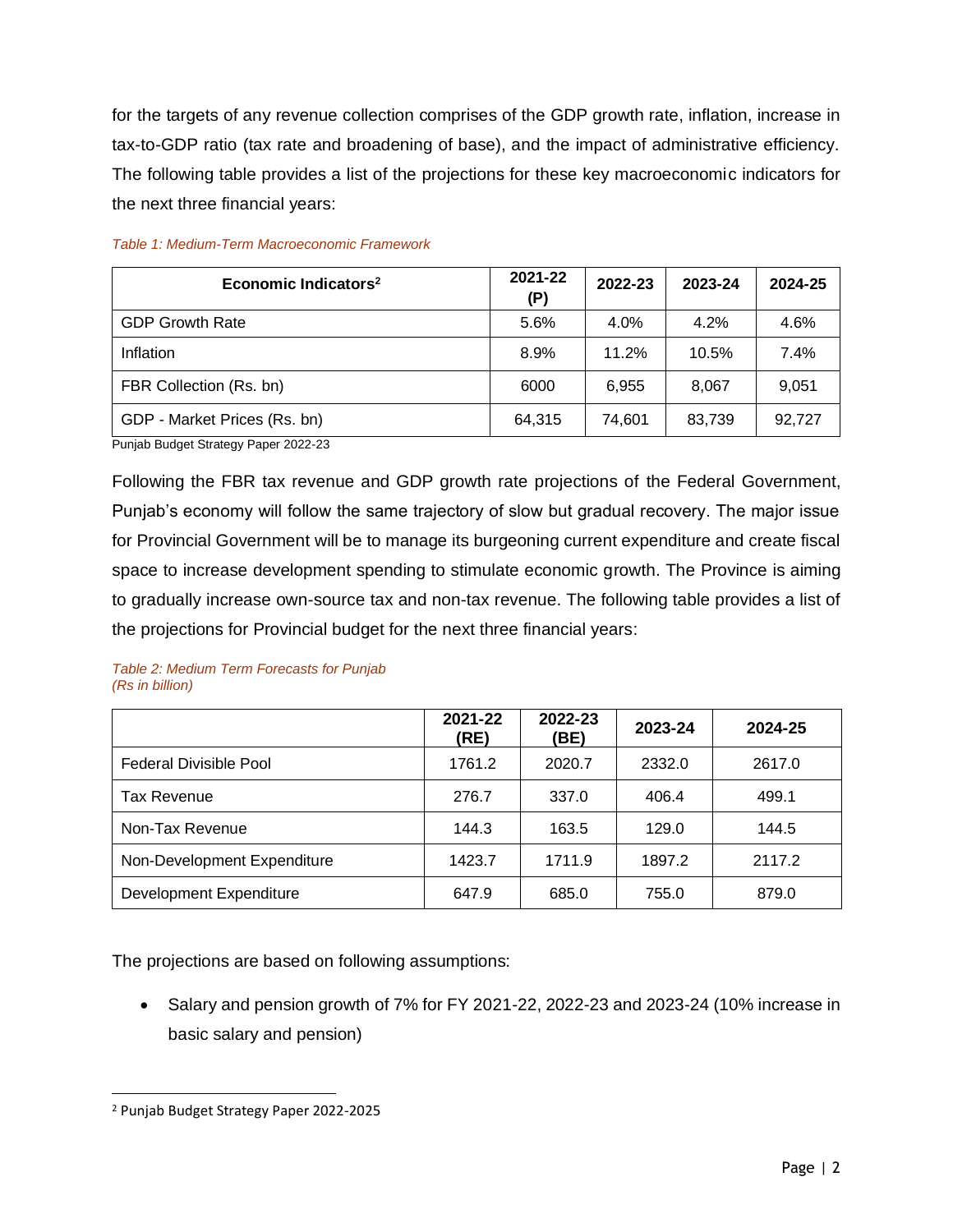- Non-salary growth indexed to various macro variables such as crude oil price growth, exchange rate, inflation, and others
- Development expenditure utilization performance of spending entities are based on budget strategy priorities
- Any special provisions such as subsidies and social protection measures are not included in expenditure projections

### <span id="page-6-0"></span>3. Key Fiscal Risks

### <span id="page-6-1"></span>3.1 Growth in Government Revenues at the Federal Level

Following the fiscal structure in Pakistan, the Provincial Governments still rely heavily on inter-Governmental transfers from Federal Government for revenue. In the last five years, on average, the Provincial share in Federal Revenue contributed to 81% of the total provincial revenue for Punjab, whereas around 17% was collected from own source revenue, and around 2% came from Federal Loans and Grants. Hence, even a small percentage variation between Federal Board of Revenue's budgeted estimates and actual collection leads to a major re-adjustment in Provincial Receipts. This can be a pressing concern for the Provincial Government if the gap between budget and actual collection keeps widening. However, the trend is likely to reverse in FY22 and the actual transfers are expected to surpass the budget estimate as per MTFF projections.



*Figure 1: Budgeted and Actual Federal Divisible Pool Transfers over the Years*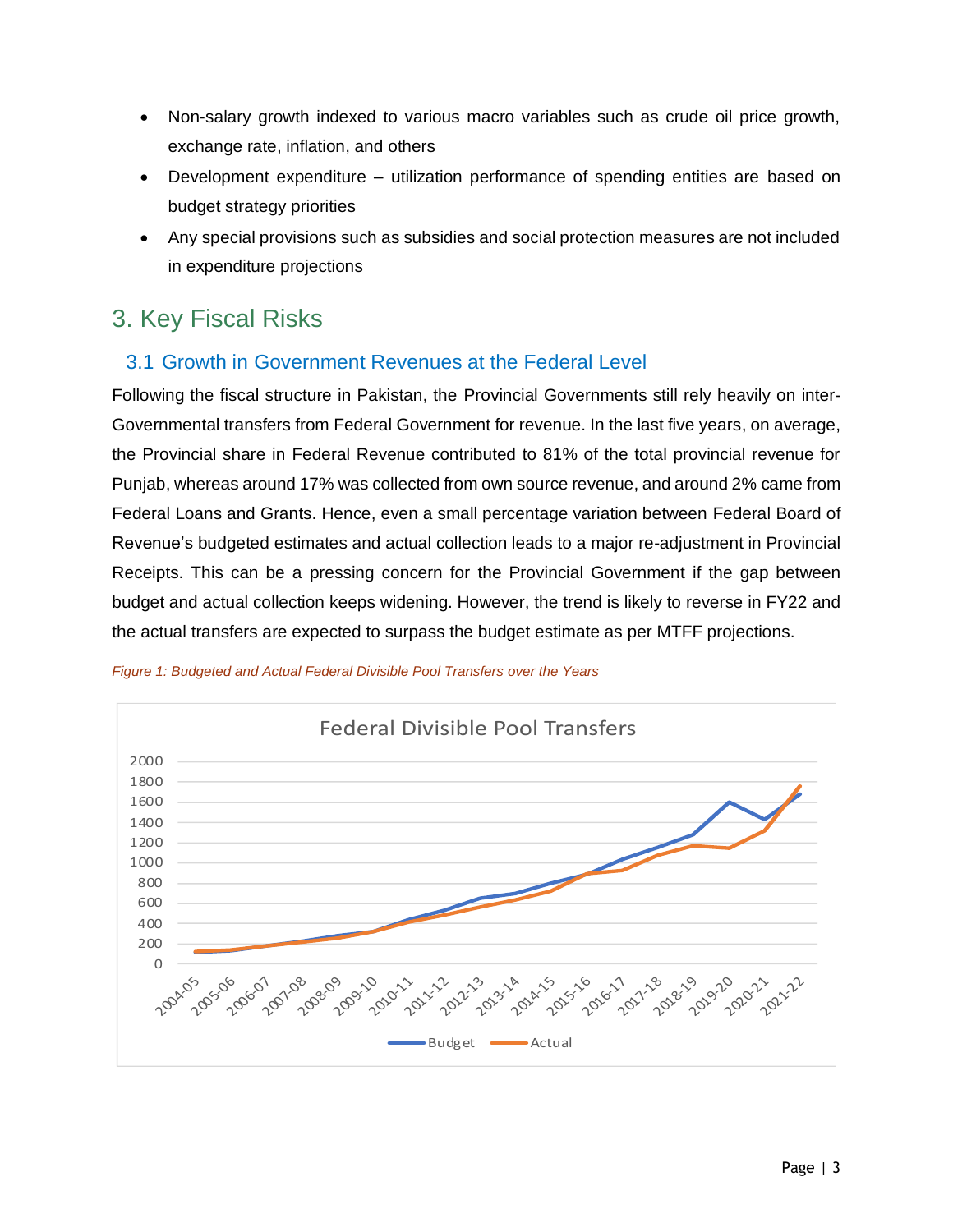Historically, there have been considerable shortfalls in FDP transfers to the Province. Over the last five years, there was an average shortfall of PKR 174 billion in the budget and actual Federal divisible pool transfers. FY22 projections reflect an exceptionally high growth of 25% which would be remarkable, if maintained. In the last five years, the average variance between budget and actual estimates was 13%. During the previous ten years, the highest difference of Rs 453 billion (variance: 28.29%) was recorded in 2019-20, which can be partially explained by unprecedented shortfall in FBR collections due to COVID-19. Impact of such a risk can be mitigated by enhancing own source revenue collection, disaster risk financing and maintaining liquidity buffers strengthened during the times of better fiscal performance.

#### <span id="page-7-0"></span>3.2 Own Source Revenue

Government of Punjab has been making consistent efforts to increase revenue collection from provincial taxation. In last five years, the own source revenue contributed to around 17% of the total provincial revenue. Since 2004-05, there has been a 16% growth in this source, which reduced to 12% over the preceding six years.



#### *Figure 2: Budget and Actual Own Source Revenue Collection*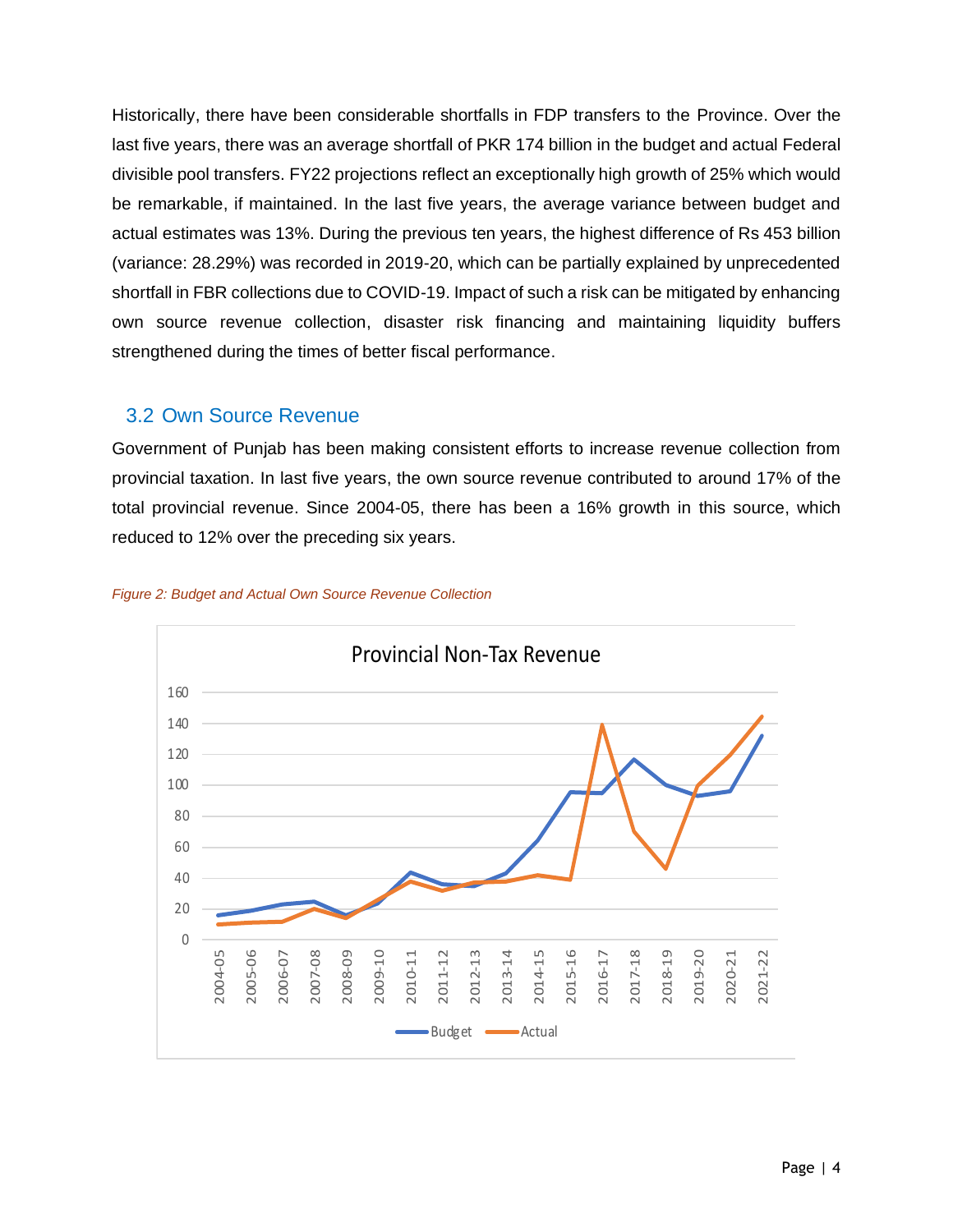

The gap between budgeted and actual collections of own source revenue had been widening in until recently. In last five years, the actual collection were, on average, PKR 48 billion less than the budget estimates though this collection has surpassed budget estimates in the last two years due to better performance of provincial tax collecting agencies. This can cause two problems of fiscal management: firstly, lower collection from own source revenue increases reliance on Federal Divisible Pool transfers, which are estimated without input of Provinces and have been transferred less than the budget estimates in previous years, with FY22 being an exception and secondly, Own Source Revenue is a considerable portion of total revenues and a shortfall in the collection can have a significant impact on provincial budget execution.

With a view to maintain the growth momentum and bring efficiency in the own-source revenue collection, Finance Department has developed a Revenue Mobilization Strategy and Plan, focusing on Punjab's tax and non-tax revenue growth.

#### <span id="page-8-0"></span>3.3 Financing of Commodity Operations

Annual wheat procurement and storage by the Provincial Government carries huge costs for the Provincial exchequer. The direct costs include buying, storing, releasing wheat as well as the interest payments, both on current borrowing and accumulated debt. The Punjab Government meets this cost through commercial borrowing from the banks every year to purchase wheat from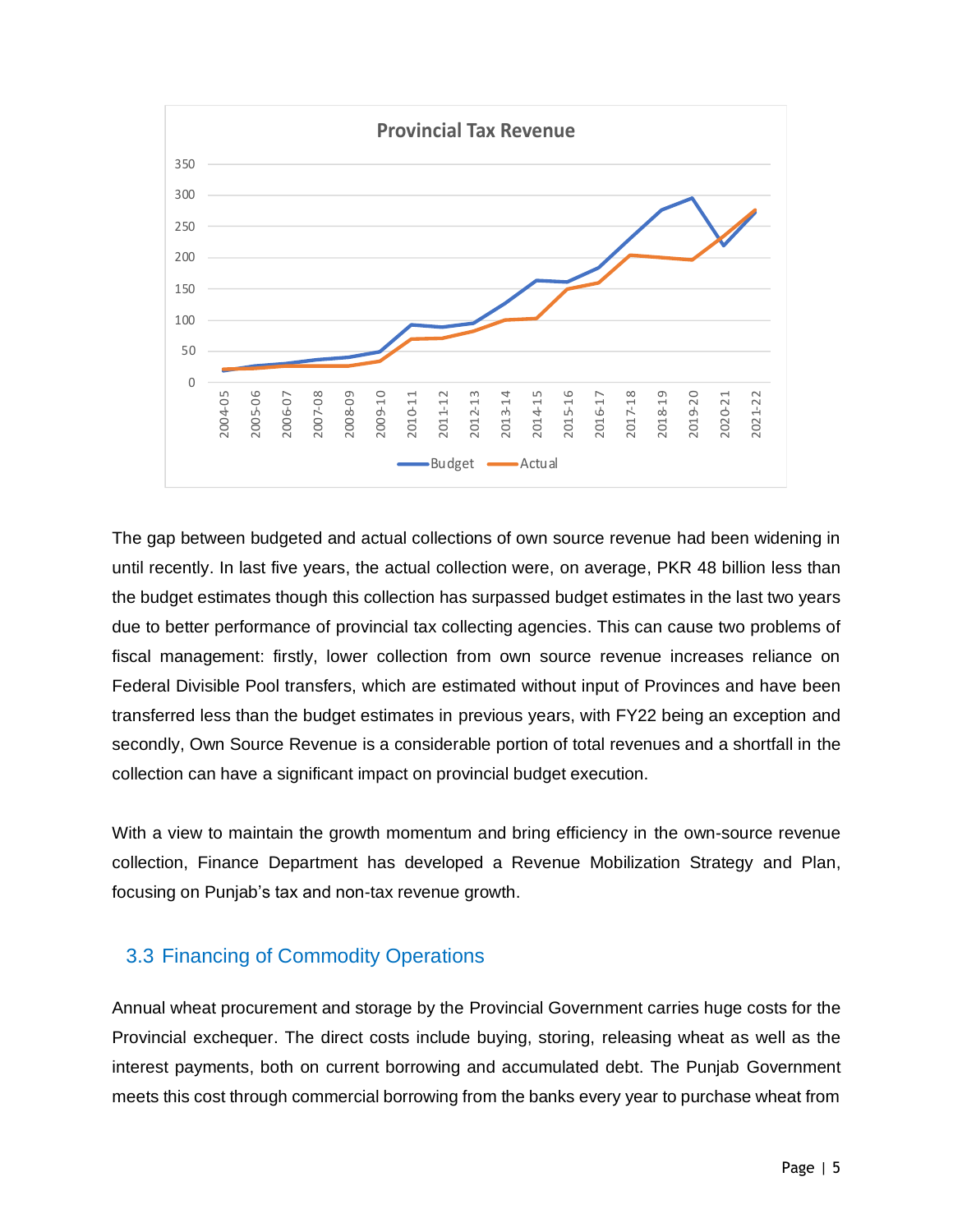the farmers. Borrowing on account of commodity financing is not included in the domestic debt of Government of Punjab because such borrowing is secured by underlying wheat stocks as well as the Guarantee of Federal Government.

In December 2021, Punjab Food Department expressed its intent to raise Rs. 475 billion<sup>3</sup> from financial institutions under Cash Credit Financing for Commodity Operation of wheat for the quarter Jan-Mar 2022, compared to Rs. 420 billion for the same period the previous year. This is mainly on account of the increased wheat support price for FY22.

It is worth noting that the cost of wheat operations subsidy is a function of the gap between the support price and release price, in addition to ancillary costs, determined by the Provincial Government. The cumulative financial loss (subsidy) in Punjab from 2000-2001 to 2020-21 amounts to Rs. 368 billion, growing at a compound annual growth rate (CAGR) of 24% since FY10. As an example, from 2018-19, the support price has seen a 19% average growth whereas the release price has witnessed a growth rate of 15%.

| <b>Financial year</b>      | 2018-19 | 2019-20 | 2020-21 | 2021-22 | Avg. Growth<br>from FY 2018 |
|----------------------------|---------|---------|---------|---------|-----------------------------|
| Support Price/40 Kg        | 1300    | 1400    | 1800    | 2200    | 19%                         |
| YoY Growth                 | $0\%$   | 8%      | 29%     | 22%     |                             |
| Avg. Release Price / 40 Kg | 1295    | 1375    | 1472    | 1950    | 15%                         |
| YoY Growth                 | 37%     | 6%      | 7%      | 33%     |                             |

*Table 3: Commodity Operations Trend*

The resulting subsidy accumulation over the years is in Figure 3 below:





<sup>3</sup> https://eproc.punjab.gov.pk/Tenders/50485049/4950/0212202104340983575640166431.pdf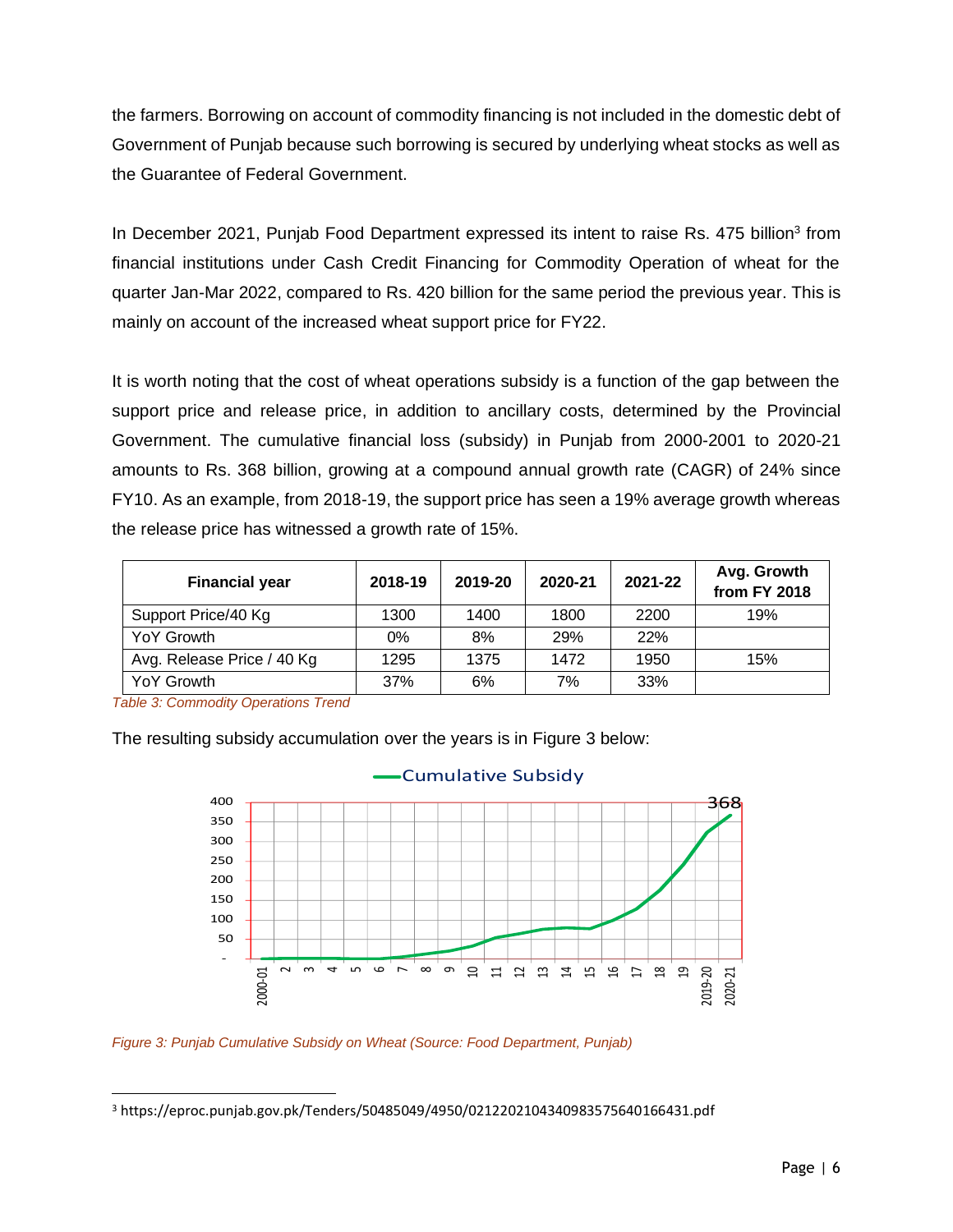In Punjab, cumulative outstanding debt for commodity operation as of June 30, 2021, was Rs. 548 billion which is forecasted at PKR 640 billion on June  $30<sup>th</sup>$ , 2022. Mark-up payable on the outstanding debt is more than Rs. 40 billion<sup>4</sup>. Commodity debt is gradually increasing which shall be unsustainable at higher levels. The risk arising due to commodity debt is further exacerbated by sizable subsidies given by the Government on wheat flour.

Although the Federal Government's sovereign guarantee is backing the commodity operations, it is acknowledged that it is essentially a legal liability for the Punjab. The justifiably intensifying debate over the subject demands a responsible and consistent policy on commodity operations: continuity of purchase or phasing out of it, co-financing by the Federal Government and federating units, reduction of the margin of subsidy built into the wheat release price and consistency of release and purchase prices across Pakistan. The looming risk of withdrawal of Federal guarantee, persistent demand of Federal Government for a comprehensive debt retirement plan, absence of any strategy to tackle this increasing debt, and the possibility of at-source deductions from the NFC shares, non-participation of federating units in the commodity operations of Punjab and increased cost of borrowing given the ongoing macroeconomic situation exposes the Provincial Government to a considerably high risk in medium to long term.

The Finance Department has been endeavoring to formulate a mitigation strategy to address the risks. At the minimum, the Finance Department is planning to provide financing support to wheat operations through the provincial budget. In addition, Food and Finance Departments need to come up with a comprehensive Commodity Debt Management Plan to continue the operations in a sustainable manner.

Food Department, overseeing the commodity operations, also needs to be mindful of the fact that international wheat prices have increased significantly, owing to the various economic and geopolitical factors. This poses potential of pilferage and illegal movement of wheat. Such an eventuality, if unchecked, has a high risk of impacting financial requirements of commodity operations emanating due to early and additional releases and / or any import requirements later in the year. Consequently, the commodity operations in their current form carry a medium-to-high risk tag which needs to be mitigated on a priority basis.

<sup>4</sup> DMU, Punjab Finance Department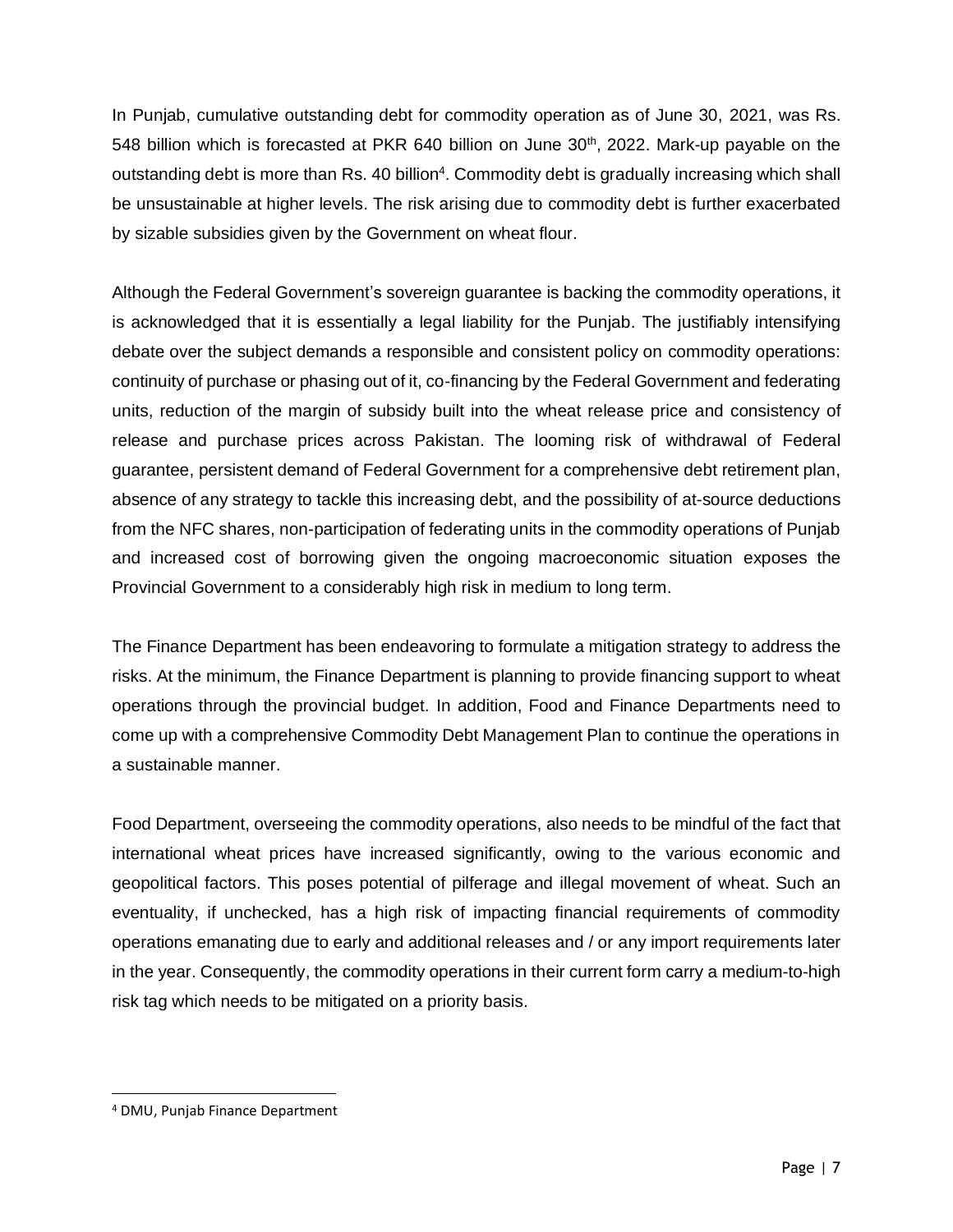#### <span id="page-11-0"></span>3.4 Pension Expenditure

The existing defined benefit pension scheme is rapidly becoming an unaffordable financial obligation for the Government. The burgeoning annual expenditure on pensions has squeezed the fiscal space available for public investments and service delivery to citizens. The pension liability (present value of future pension payments) in Punjab has increased to PKR 6,598 billion as per the actuarial evaluation of 2019.. The annual expenditure on account of pension has grown to approximately PKR 260.0 billion in FY 2021-22 and has been growing at an annual compound growth rate of 21% since FY11. Current Revenue Expenditure and General Revenue Receipts have grown by 13.52% and 12.26% respectively in the same period.

Pension costs have been rapidly growing from 6.7% of revenues in 2012 to about 14.9% in 2021, and are further expected to rise to 17.7% of revenues by 2030 and 21.4% of revenues by 2040 at the current pace and policy regime. Similarly, as proportion of current expenditure, pension liabilities have increased from 9.8% in 2010-11 to 19% in 2021-22. The cause of increasing pension liability can be traced to the excessively generous features of the Governments' pension policy.

Unmitigated pension liabilities pose a significant risk to the provincial finances. Considering these possible risks, the Finance Department has carried out extensive analyses over the years, through its partners, of this mounting challenge and several studies have been undertaken to identify pension reform options. Various reform options have now been crystallized and await approval of the Cabinet.

One of the innovative recommendations is to move to a Defined Contribution (DC) Scheme for prospective hiring in the public sector. This would bring in a major regime change in how the public pensions are being managed. Moreover, several reform options have been identified in the existing Defined Benefits (DB) scheme. One such key reform has already been enforced through change in the voluntary age of retirement to 55 years of age or 25 years of service, whichever is later. This change is expected to save PKR 59 billion over the next three years. Owing to agitation by Government officials on employee benefits, judgements by the courts on reform initiatives and lack of support across party lines, the Provincial Governments do not feel encouraged to introduce pension reforms. Finance Department has been taking this case up with the Federal Government to take the lead and set the stage for pension reforms across the country. The Pay and Pension Commission is yet to furnish its recommendations to the Federal Government after concluding its deliberations.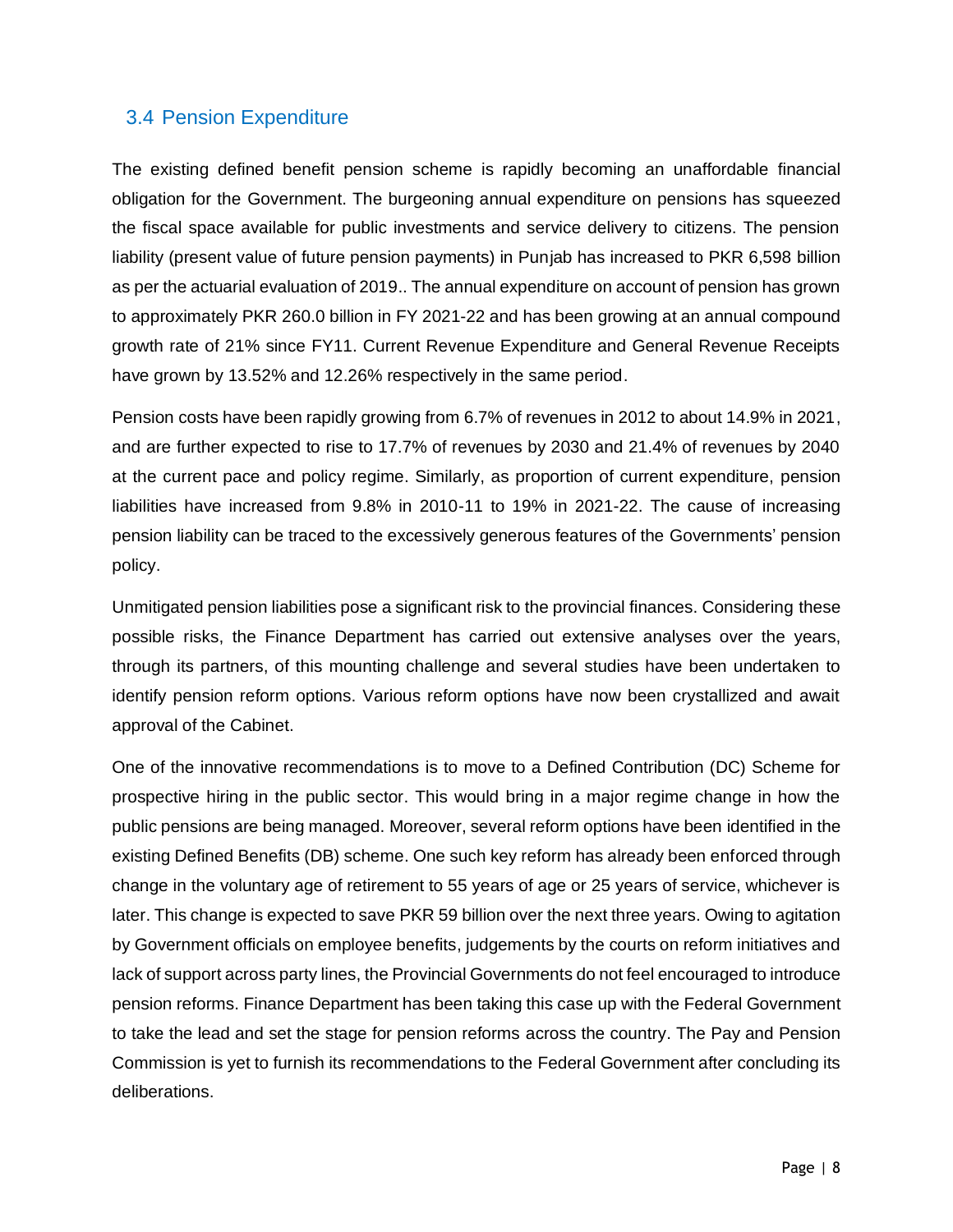### <span id="page-12-0"></span>3.5 Public Debt and Financing of Fiscal Deficit

Punjab's debt levels are currently quite low when measured as a percentage of its GSDP (Gross Sub-national Domestic Product) or its annual revenue. The outstanding debt as percentage of National GDP is 1.8% and viz Punjab's GSDP, it is 5.0% and the interest payment was only 0.1% as percentage of Punjab's GSDP. Punjab's debt stock as of June 30<sup>th</sup>, 2021 was PKR 955 billion and for FY22, it is expected to be PKR 1128 billion reflecting an increase of 18%. It is worth noting that 99.7% of Punjab's debt is external in the form of concessional loans from multilateral development partners. Punjab`s External Debt is denominated mainly in US Dollar (72%) followed by Special Drawing Rights (18%) and Japanese Yen (6%).

The increase in debt stock is mainly attributable to Pak Rupee depreciation against foreign currencies, amounting to Rs.158 billion i.e. 91% of the total increase in debt stock and the remaining Rs.16 billion is the amount of new loans (net of repayments) added in debt stock during this financial year, against new as well as already contracted loans of Government of the Punjab. The debt stock is based on actual loan receipts till March 2022 and estimated disbursements for the last quarter of FY2022.

This exposes Punjab's debt to a significant exchange rate risk which has contributed significantly to debt growth. Currently, the debt servicing to revenue ratio stands at 4.7%. However, considering the exchange rate depreciation, it has increased to 5% in FY22, and may increase to 5.5% if the depreciation growth rate remains at 5% for the next 3 years. This is subject to a lack of fresh loans added in the medium-term. Considering the loan pipeline, however, the ratio may rise to over 6% with the exchange rate shock. As a risk mitigation strategy, Punjab must consider diversifying the basket of currencies to hedge against significant depreciation shock vis-à-vis US Dollars.

Principal repayment projections have remained relatively smooth till FY 2023; however, a sudden spike in repayment occurs from FY24 onwards, mainly due to the start of repayment of Orange Line Loan which will last till FY36. PKR 25.0 billion is the estimated amount of average yearly loan repayment of Orange Line Metro Train (OLMT) Loan.

The major challenge for the Province is to manage its debt operations to finance its large and growing development needs without impairing its capacity to repay the debt. Punjab's debt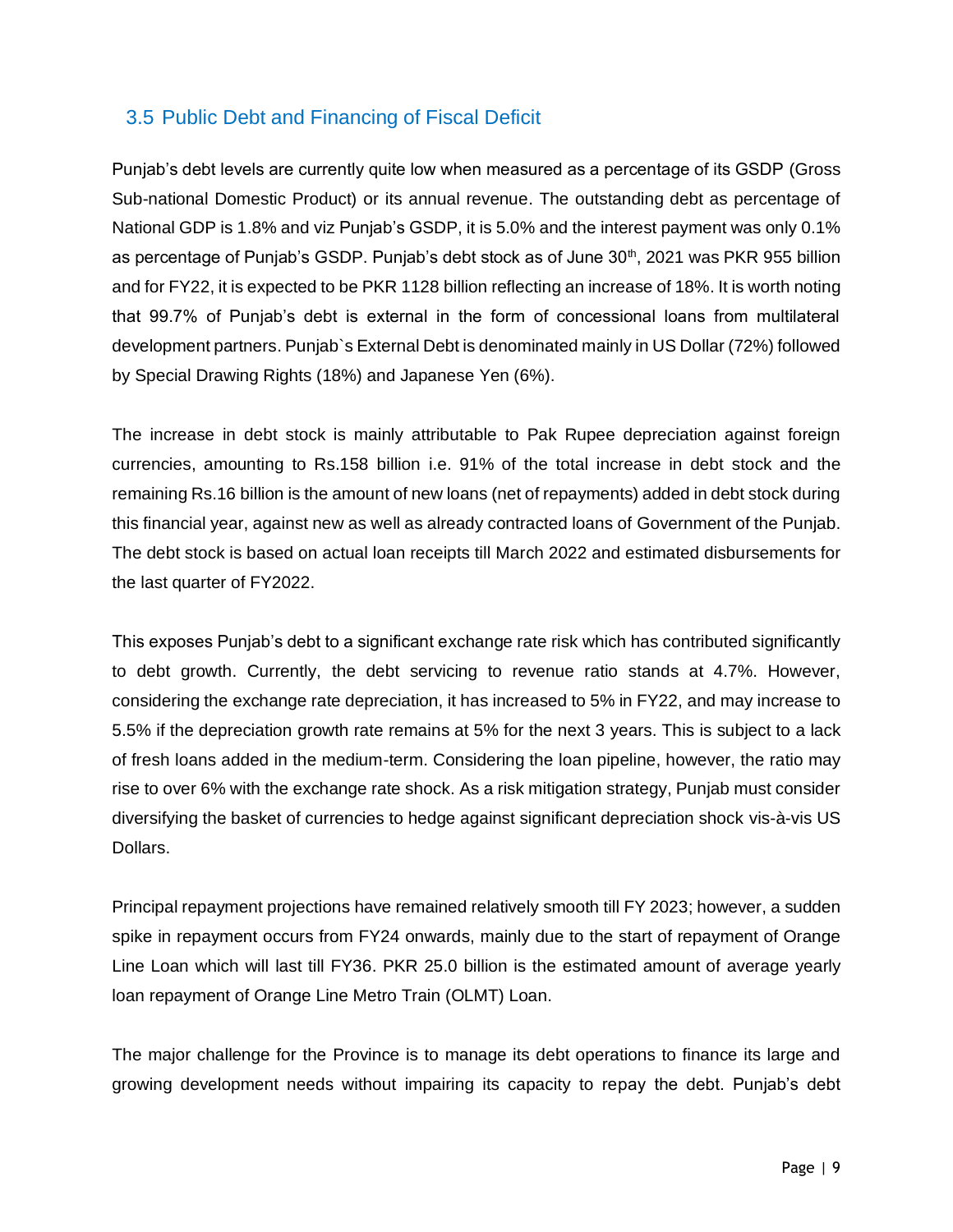consists mainly of long-term foreign loans obtained on concessional terms from international institutions by the Federal Government and on-lent to Government of the Punjab. Government of the Punjab obtained multilateral loans from international financial institutions and a few bilateral loans to support the development needs of the Province. The following table provides a summary of the Principal repayment forecasts:

*Table 4: Principal Repayment Forecasts (PKR billion)*

| Repayment of Principal Amount <sup>5</sup> | 2022-23 | 2023-24 | 2024-25 |
|--------------------------------------------|---------|---------|---------|
| <b>External Loans Repayment</b>            | 64      |         |         |
| <b>Domestic Loans Repayment</b>            |         |         | 0.4     |
| <b>Total</b>                               | 65.1    | 74.0    | 71 4    |

The significant increase in debt service payments, particularly owing to Exchange Rate risk, within a few years requires an even higher focus on increasing the Own Source Revenue of the Province to fund the growing development needs.

#### <span id="page-13-0"></span>3.6 Provincial Guarantees

The Government issues guarantees mainly to Public Corporations and Public Private Partnerships (PPPs) as Government support to enhance bankability of projects undertaken by these entities. Currently, outstanding guarantees pertain mainly to Public Corporations operating in the energy sector and PPP projects in the roads & transportation sector. The size of guarantees issued by Punjab Government is currently quite low i.e. 2.35% of Provincial Revenues and 2.35% of Provincial GDP. As of 30.06.2022, the total amount of outstanding guarantees is estimated at PKR 49 billion out of which PKR 4.7 billion is attributable to Public Private Partnerships (PPP) while the remaining guarantees worth PKR 44 billion are issued to power projects of Punjab. Energy projects have been a success story in Punjab and these guarantees are categorized as extremely low risk. The draft Punjab Public Financial Management Act, which has been finalized by the Finance Department and is pending legislation, would further bring issuance of Guarantees on the Provincial Consolidated Fund within a mandated policy framework.

<sup>5</sup> Debt Bulletin, Finance Department, Punjab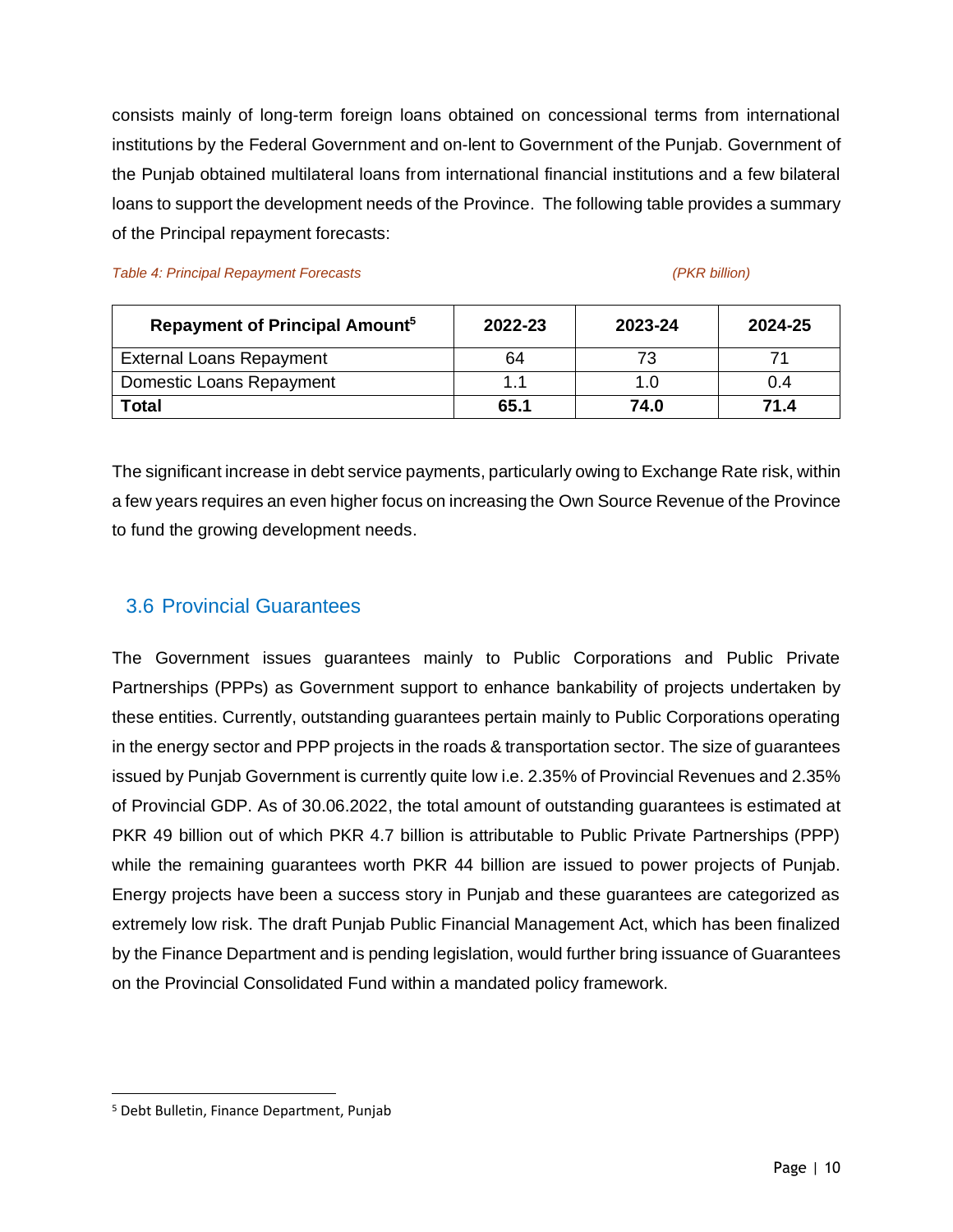#### <span id="page-14-0"></span>3.7 General Provident Fund Liabilities

The Government requires its permanent employees to subscribe to the General Provident (GP) Fund, which is a Defined Contribution Scheme. General Provident Fund contributions are deducted from salaries of Government employees and are credited to the GP Fund Account, which is a part of the Public Account of the Province. Government has fiduciary responsibility for these contributions. Based on the actuarial valuation, accrued GP Fund liability is estimated at Rs 314.082 billion on June 30, 2022 which will increase to Rs 1,715 billion by FY40. Government maintains a common cash balance for both Provincial Consolidated Fund and Public Account which carries a risk of utilization of cash balance of Public Account for various provincial expenditures on development or service delivery. Government of Punjab passed the Punjab General Provident Investment Fund Act, 2009 to establish an investment fund for the management of GP Fund liabilities of the Government to ensure its fiduciary responsibilities. The legislation has proved effective in management of this significant Government's liability towards its human resource.

#### <span id="page-14-1"></span>3.8 Other Contingent Liabilities

Explicit and implicit contingent liabilities pertaining to Public Corporations are a major source of fiscal risk. In the past, the Government had to bail out two Public Financial Corporations (Bank of Punjab and Punjab Cooperative Bank) through a combination of loans, equity investments and guarantees. In addition, there is a significant amount of loans made by the Government to several Public Non-Financial Corporations (mainly the Waste Management Companies) whose recovery seems unlikely.

In FY10, Government set up a Risk Management Unit (RMU) in Finance Department to analyze and manage the fiscal risks pertaining to Public Private Partnership projects. Over the years, the Unit has provided valuable advice regarding such projects. Recently, Finance Department has established a Public Financial Management Unit (PFMU) to further strengthen the risk functions.

In FY19, Government set up a Corporate Finance Unit in Finance Department for effective oversight of Public Sector Companies, improving their governance, risk management and compliance practices. The Unit has made considerable progress in establishing a consolidated database of the accounting and financial information pertaining to the Public Sector Companies and to identify major challenges faced by these companies.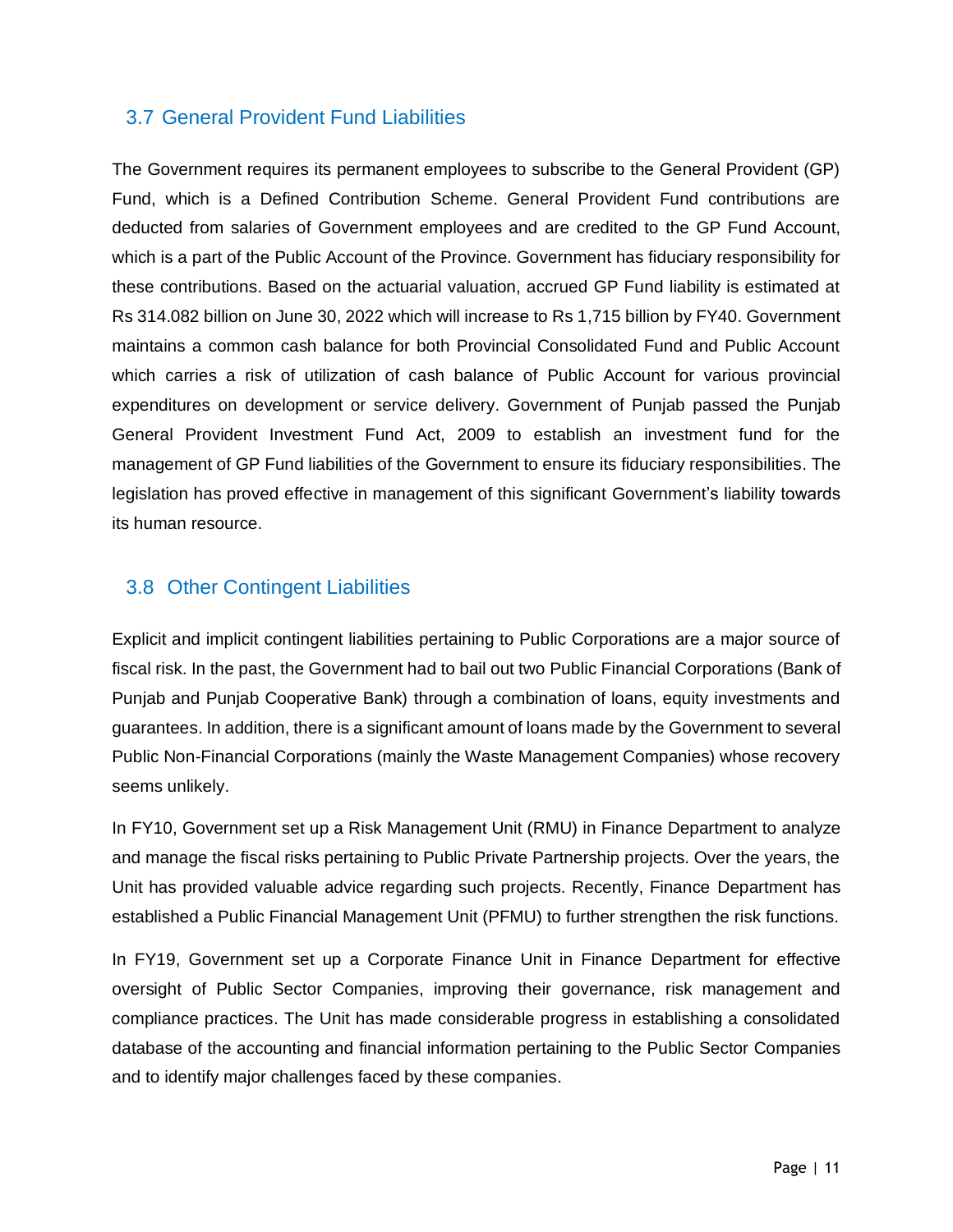The Government is also considering formulating a policy regarding financial support to Public Sector Corporations. This policy shall identify the types of financial support that can be provided to these companies and the conditions to be met by such companies to be eligible for support.

### <span id="page-15-0"></span>3.9 Adequate Buffers for Liquidity Management

Liquidity buffers refer to banks' stock of liquid assets, such as central bank reserves or high-quality Government debt that can be easily used to repay obligations as they fall due. They are available to meet unexpected changes in cash flows. Currently the Government of Punjab does not follow a practice of maintaining buffers for liquidity management but it would now be prudent to maintain a cash buffer to meet unexpected liquidity requirements on account of macroeconomic shocks, cashflow mismatches and/or other contingencies.

To mitigate this risk, Finance Department has finalized the draft Punjab Public Financial Management Act, which is pending legislation. This contains provision on cash management to effectively anticipate cash needs of Government. Establishment of a dedicated cash management and policy to maintain a certain amount of cash balance on average to meet unexpected cash needs is under consideration as mandated under the same Act. This is particularly important considering the need for mitigation of unforeseen disasters such as onset of COVID-19 and climate related risks.

### <span id="page-15-1"></span>3.10 Disasters and Climate Risks

Disasters and climate related threats for Punjab can be categorized as high risk. Punjab has witnessed high-impact natural disasters in recent years which have had significant economic impacts. Floods have remained a frequent phenomenon in the province. In addition, Punjab is particularly affected by pollution, notably because of increasing pollutant emissions from industries, vehicles, power generation, open trash and crop burning. This has resulted in increasingly severe smog episodes in the fall months every year extending throughout Punjab, resulting in both direct and indirect costs.

Keeping the experience of COVID-19 in perspective, there can be significant health and economic shocks to the fiscal position of the Province. The Finance Department, under the Punjab Resource Improvement and Digital Effectiveness (PRIDE) Programme, commissioned a comprehensive analysis on the impact of COVID-19 on provincial tax revenues across four major taxes – Stamp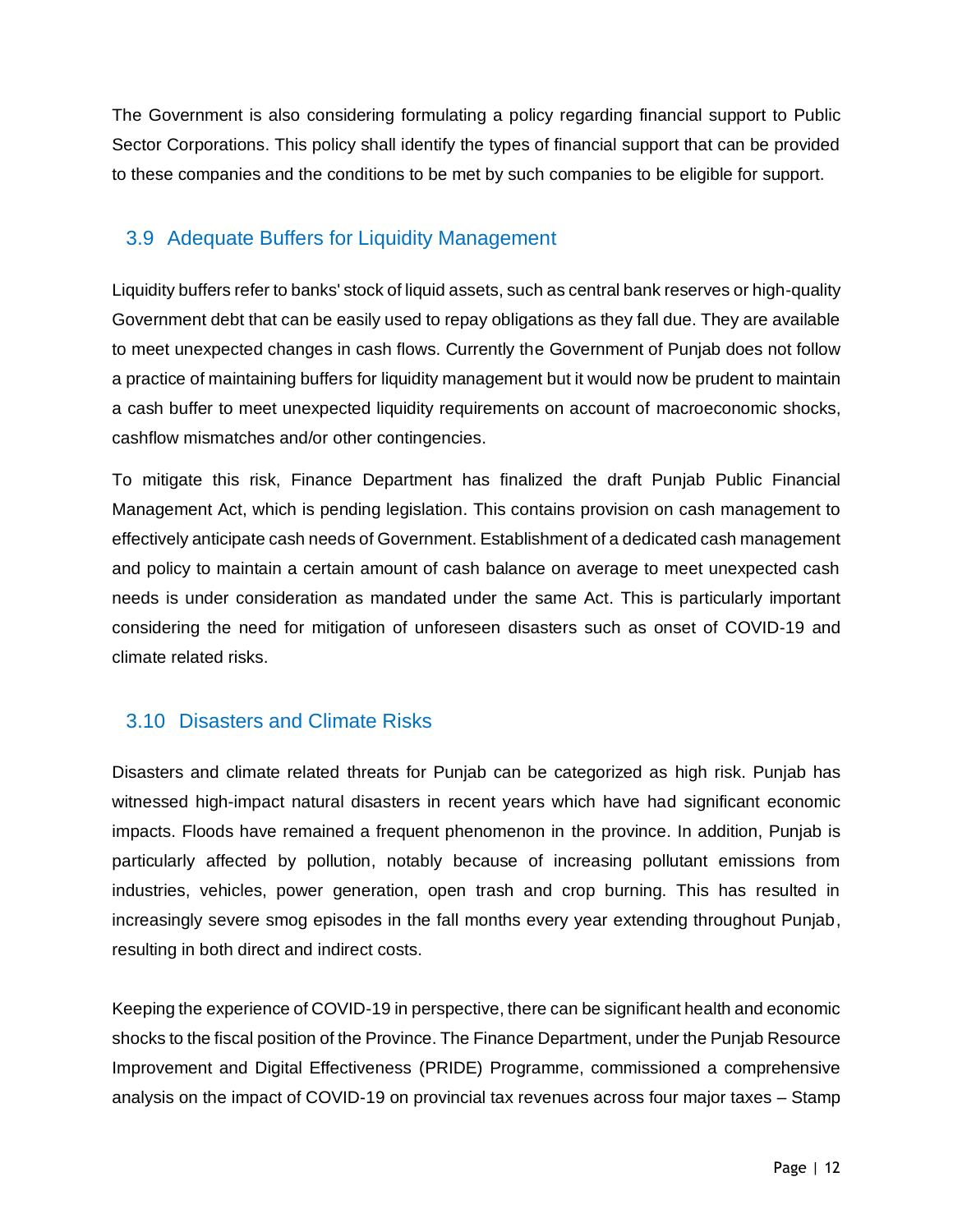Duty, Urban Immovable Property Tax, Motor Vehicle Tax and Sales Tax on Services – which together account for nearly 90% of Punjab's Own-Source Tax Revenue (OSTR). The findings of the assessment reveal an estimated revenue loss of PKR 103 billion (27% of estimated OSTR) during the 15-month period from April 2020 to June 2021. The findings have fed into the tax proposals for FY2022-23 and has also provided the basis for devising the Revenue Mobilization Strategy for the Punjab. Furthermore, the economic downturn due to COVID-19 resulted in unemployment in Punjab by 5-8 million<sup>6</sup>.

To compensate for the economic slowdown, Government of Punjab continued the Tax Relief Package initially introduced in FY20, in FY22 worth over PKR 50 billion. Tax expenditures are special tax provisions in the tax law that are exceptions to the normal structure of the tax system. They represent revenue that the Government forgoes through exemptions and reduced rates, to achieve various social and economic objectives by favoring a particular industry, activity, or class of persons. Key features of tax expenditure have been:

- PSTS on Health Insurance and Services provided by doctors and hospitals at 0%
- PSTS reduced to 5% for 32 sectors
- Adoption of new Valuation Table for (Urban Immovable Property Tax) UIPT postponed
- Reduction of Stamp Duty from 5% to 1% in urban areas

In addition to health scares like COVID-19, Punjab is no stranger to natural disasters. Pakistan potentially faces major climate change challenges, many of which are increasing in severity and frequency on account of climate change. On Yale's Global Environmental Performance Index (EPI) 2020, Pakistan stands at 142 out of a total of 180 countries in environmental health and eco-system vitality. Besides the human losses due to climate induced disasters, climate change is taking its toll on the country's economy. As per a recent study by IMF<sup>7</sup>, climate change will weigh on inclusive growth, per capita incomes, macroeconomic stability, socioeconomic stability, and equality. Pakistan is in high exposure and vulnerability group of countries in the region. Climate adaptation is an urgent priority for Pakistan and recognized by the National Climate Change Policy. Adaptation needs full embedding in medium-term inclusive growth agendas and mainstreaming into all existing policy frameworks. Punjab contributes roughly 54% to the National

<sup>6</sup> World Bank

[www.documents1.worldbank.org/curated/en/822851601408278557/pdf/Final-Technical-Assessment-Punjab-](http://www.documents1.worldbank.org/curated/en/822851601408278557/pdf/Final-Technical-Assessment-Punjab-Resource-Improvement-and-Digital-Effectiveness-P171417.pdf)[Resource-Improvement-and-Digital-Effectiveness-P171417.pdf](http://www.documents1.worldbank.org/curated/en/822851601408278557/pdf/Final-Technical-Assessment-Punjab-Resource-Improvement-and-Digital-Effectiveness-P171417.pdf)

<sup>&</sup>lt;sup>7</sup> IMF Departmental Paper - March 2022 Feeling the Heat: Adapting to Climate Change in the Middle East and Central Asia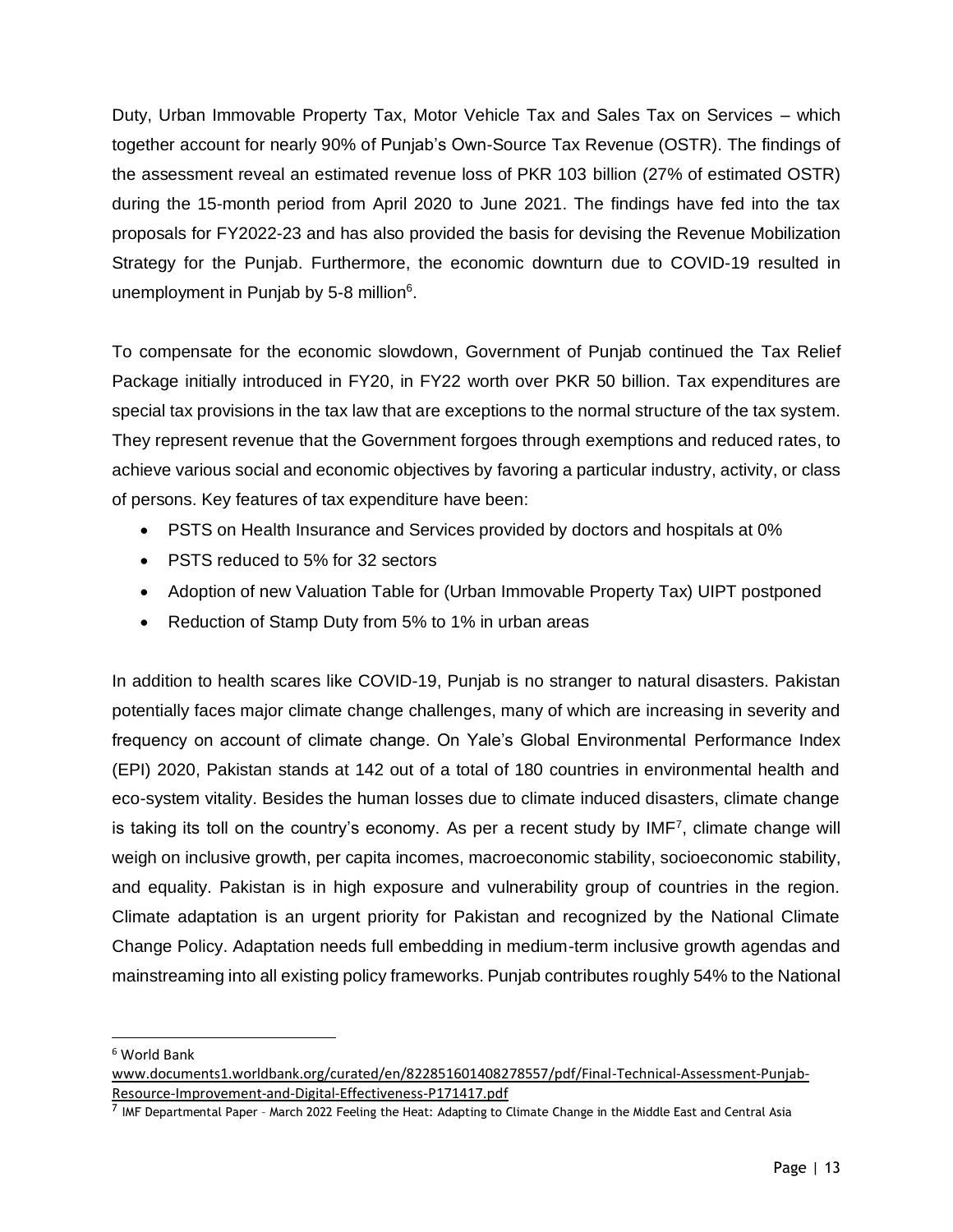GDP and is the industrial and agricultural base of the economy. Hence, the impact of climate induced disasters is magnified and felt throughout the country.

Punjab was expected to establish Provincial Disaster Management Funds (PDMFs) under Punjab Disaster Management Authority and allocate PKR 8 billion for this purpose, with a plan to contribute an additional PKR 1.5 billion annually. The aim to establish these funds was to manage disaster risk financing and support climate risk adaptation and mitigation measures. However, the Province continues to relies on grants from National Disaster & Risk Management Fund for projects of disaster management and rehabilitation. Experiences from Punjab indicate that compensation after a disaster can be 14 to 15 times more than the cost of ex-ante approaches to disaster risk financing. Through well-considered disaster risk financing instruments, disaster burden on Government can be significantly reduced. In the ongoing PRIDE programme, the World Bank is going to provide support to the Finance Department for establishment of a disaster mitigation fund and support towards disaster risk financing.

Three important initiatives have so far been undertaken in Punjab for providing impetus to manage disaster and climate related risks:

- Establishment of Environment Endowment Fund Capitalized with funds of more than PKR 6.5 billion
- Development of Green Financing Strategy of Punjab to channelize public and private capital to strengthen environmental governance of the Government and promote green investments in Punjab
- Climate Budget Tagging to support decision support in provincial climate change framework

However, with limited fiscal space available to dedicate sizable resources to risk mitigation, adaptation and disaster management efforts, Punjab needs to access instruments such as debt for nature swaps and enhance access to international climate finance such as Green Climate Fund, Global Environment Fund, and bilateral climate funds.